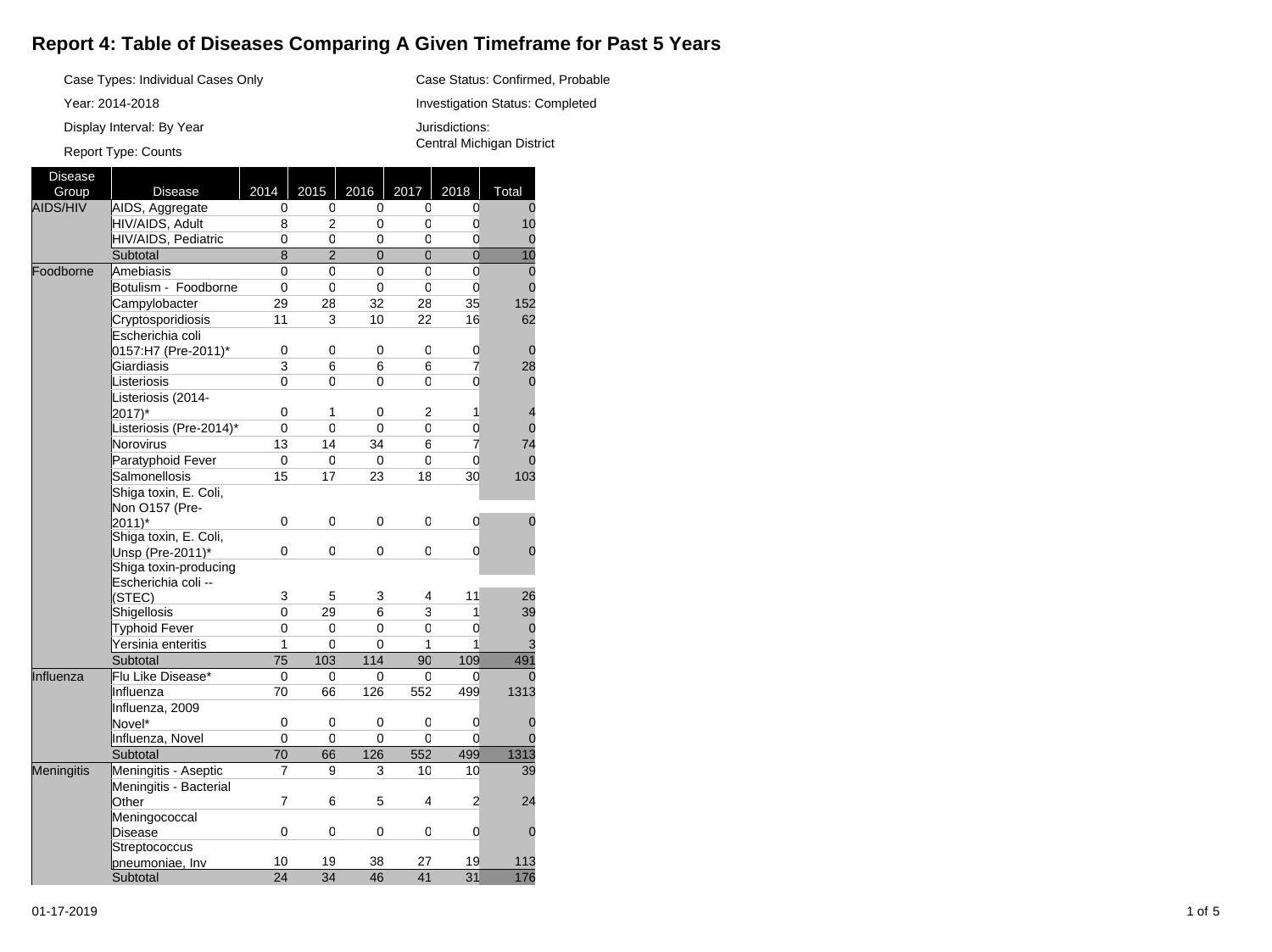| <b>Disease</b><br>Group | <b>Disease</b>                | 2014                    | 2015           | 2016                       | 2017           | 2018                | Total                                     |
|-------------------------|-------------------------------|-------------------------|----------------|----------------------------|----------------|---------------------|-------------------------------------------|
| Other                   | <b>Acute Flaccid Myelitis</b> |                         |                |                            |                |                     |                                           |
|                         | (AFM)                         | 0                       | 0              | 0                          | 0              | 0                   | 0                                         |
|                         | Anthrax                       | 0                       | 0              | 0                          | 0              | $\mathbf 0$         | $\mathbf{0}$                              |
|                         | Blastomycosis                 | 0                       | 0              | 1                          | 0              | 0                   | $\mathbf{1}$                              |
|                         | Botulism - Infant             | 0                       | 0              | 0                          | 0              | 0                   | $\mathbf{0}$                              |
|                         | Botulism - Other              | 0                       | 0              | 0                          | 0              | 0                   | $\begin{matrix}0\\0\end{matrix}$          |
|                         | <b>Brucellosis</b>            | 0                       | 0              | 0                          | 0              | 0                   |                                           |
|                         | CP-CRE                        | 0                       | 0              | 0                          | 0              | $\mathbf 0$         | $\begin{matrix} 0 \\ 0 \\ 0 \end{matrix}$ |
|                         | Candida auris                 | 0                       | 0              | 0                          | 0              | $\mathbf 0$         |                                           |
|                         | Cholera                       | 0                       | 0              | 0                          | 0              | 0                   |                                           |
|                         | Coccidioidomycosis            | 0                       | 0              | 0                          | 0              | 0                   | $\overline{0}$                            |
|                         | Creutzfeldt-Jakob             |                         |                |                            |                |                     |                                           |
|                         | Disease                       | 0                       | 0              | 1                          | 0              | 0                   | 1                                         |
|                         | Cryptococcosis                | 0                       | 1              | 0                          | 0              | $\mathbf{1}$        | $\frac{2}{2}$                             |
|                         | Cyclosporiasis                | 0                       | 0              | 0                          | 1              | 1                   |                                           |
|                         | Encephalitis, Post            |                         |                |                            |                |                     |                                           |
|                         | Chickenpox                    | 0                       | 0              | 0                          | 0              | 0                   | 0                                         |
|                         | Encephalitis, Post            |                         |                |                            |                |                     |                                           |
|                         | Mumps                         | 0                       | 0              | 0                          | 0              | 0                   | $\mathbf 0$                               |
|                         | Encephalitis, Post            |                         |                |                            |                |                     |                                           |
|                         | Other                         | 0                       | 0              | 0                          | 0              | 0                   | 0                                         |
|                         | Encephalitis, Primary         | $\mathbf{1}$            | 0              | 0                          | 0              | 0                   | 1                                         |
|                         | Gastrointestinal              |                         |                |                            |                |                     |                                           |
|                         | <b>Illness</b>                | 0                       | 0              | 0                          | 0              | 0                   | $\mathbf 0$                               |
|                         | Guillain-Barre                |                         |                |                            |                |                     |                                           |
|                         | Syndrome                      | 1                       | 1              | 0                          | 0              | 0                   | $\overline{\mathbf{c}}$                   |
|                         | Hantavirus                    | $\mathsf 0$             | $\overline{0}$ | 0                          | 0              | 0                   | $\mathbf{0}$                              |
|                         | Hantavirus, Other             | 0                       | 0              | 0                          | 0              | 0                   | $\overline{0}$                            |
|                         | Hantavirus,                   |                         |                |                            |                |                     |                                           |
|                         | Pulmonary                     | 0<br>0                  | 0              | 0                          | 0              | 0<br>0              | $\mathbf 0$<br>$\overline{0}$             |
|                         | Head Lice                     |                         | 0              | 0                          | 0              |                     |                                           |
|                         | Hemolytic Uremic              | 0                       | 0              | 0                          | 0              | 1                   |                                           |
|                         | Syndrome<br>Hemorrhagic Fever | 0                       | 0              | 0                          | 0              | $\overline{0}$      | 1<br>$\overline{0}$                       |
|                         | Hepatitis -                   |                         |                |                            |                |                     |                                           |
|                         | Unspecified                   | 0                       | 0              | 0                          | 0              | 0                   | 0                                         |
|                         | Histoplasmosis                | 11                      | 10             | 8                          | $\overline{7}$ | 15                  | 51                                        |
|                         | Kawasaki                      | 0                       | 2              | 1                          | 0              | 1                   | 4                                         |
|                         | Legionellosis                 | $\overline{\mathbf{3}}$ | $\overline{2}$ | $\overline{2}$             | 4              | 5                   | 16                                        |
|                         | Leprosy                       | 0                       | 0              | 0                          | $\mathbf 0$    | $\mathbf 0$         | $\mathbf 0$                               |
|                         | Leptospirosis                 | 0                       | 0              | 0                          | 0              | 0                   | $\mathbf 0$                               |
|                         | Melioidosis                   | 0                       | 0              | 0                          | 0              | $\boldsymbol{0}$    | $\mathbf{0}$                              |
|                         | <b>Novel Coronavirus</b>      | $\mathsf 0$             | $\mathsf 0$    | $\mathbf 0$                | 0              | 0                   | $\mathbf{0}$                              |
|                         | Plague                        | 0                       | 0              | 0                          | 0              | 0                   | $\overline{0}$                            |
|                         | Psittacosis                   | 0                       | 0              | 0                          | 0              | 0                   |                                           |
|                         | Q Fever Acute                 | 0                       | 0              | 0                          | 0              | 0                   | 0<br>$\bf{0}$                             |
|                         | Q Fever Chronic               | 0                       | 0              | 0                          |                | 0                   | $\mathbf 0$                               |
|                         |                               |                         |                |                            | 0              |                     |                                           |
|                         | Q Fever*                      | 0                       | 0              | 0                          | 0              | $\mathbf 0$         |                                           |
|                         | Rabies Human                  | 0                       | 0              | 0                          | 0              | $\mathsf{O}\xspace$ | $\begin{matrix} 0 \\ 0 \\ 0 \end{matrix}$ |
|                         | Reye Syndrome                 | 0                       | 0              | 0                          | 0              | 0                   |                                           |
|                         | <b>Rheumatic Fever</b>        | 0                       | 0              | 1<br>$\overline{\text{o}}$ | 0              | 0<br>$\overline{0}$ | $\mathbf{1}$<br>0                         |
|                         | Rubella - Congenital          | 0                       | 0              |                            | 0              |                     |                                           |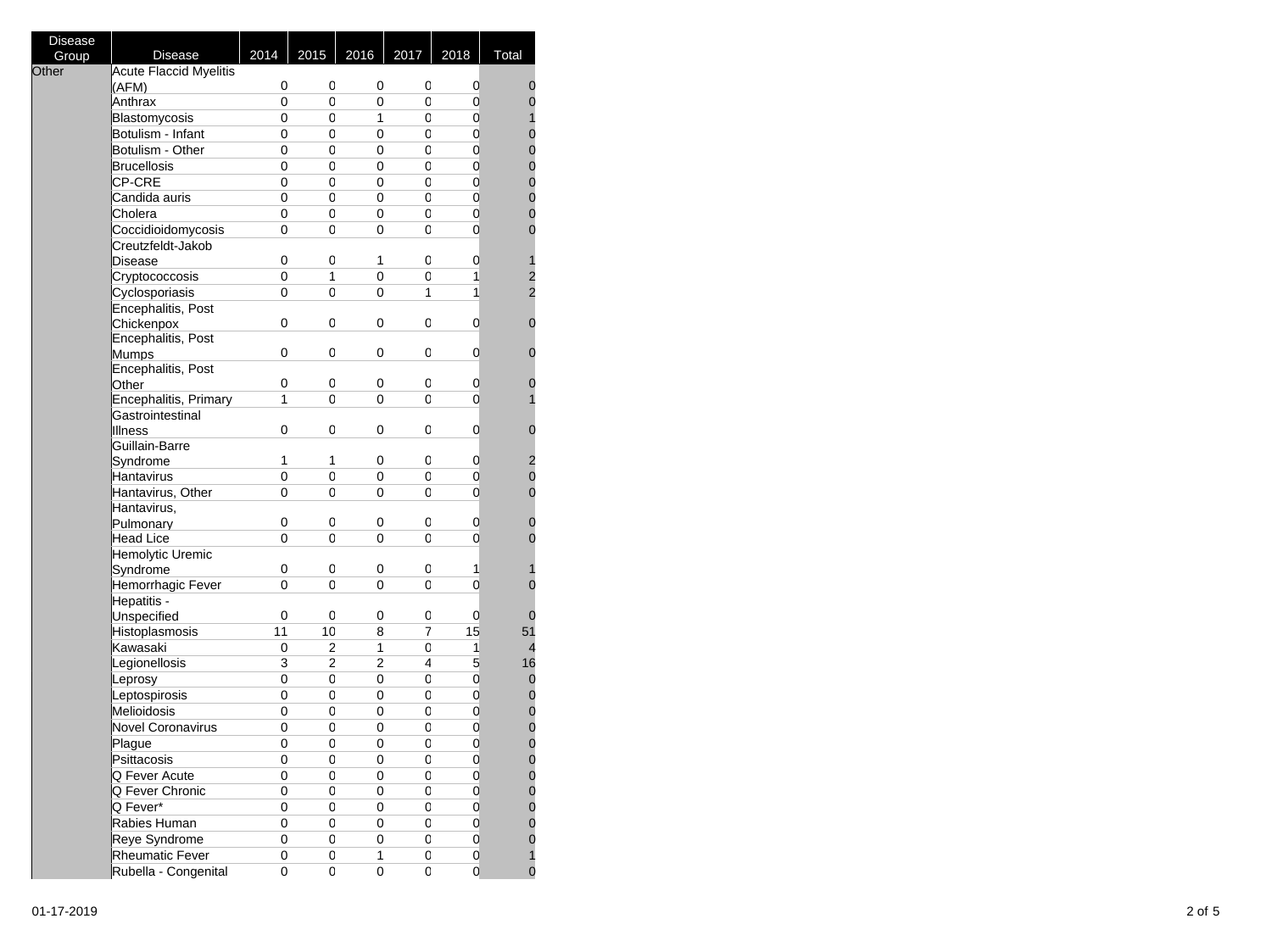| <b>Disease</b> |                         |                |                         |                         |                |                |                          |
|----------------|-------------------------|----------------|-------------------------|-------------------------|----------------|----------------|--------------------------|
| Group          | <b>Disease</b>          | 2014           | 2015                    | 2016                    | 2017           | 2018           | Total                    |
| Other          | Staphylococcus          |                |                         |                         |                |                |                          |
|                | Aureus Infect.*         | 0              | 0                       | 0                       | 0              | 0              | 0                        |
|                | <b>Strep Throat</b>     | 0              | 0                       | 0                       | 0              | $\mathbf 0$    | $\overline{0}$           |
|                | Streptococcal Dis, Inv, |                |                         |                         |                |                |                          |
|                | Grp A                   | 7              | 2                       | 7                       | 5              | 7              | 28                       |
|                | Streptococcal Toxic     |                |                         |                         |                |                |                          |
|                | Shock                   | 0              | 0                       | 0                       | 0              | 0              | 0                        |
|                | Streptococcus           |                |                         |                         |                |                |                          |
|                | pneumoniae, Drug        |                |                         |                         |                |                |                          |
|                | Resistant               | 1              | 0                       | 0                       | 3              | $\mathbf 0$    | $\overline{\mathcal{L}}$ |
|                | <b>Toxic Shock</b>      | 0              | 2                       | 0                       | 0              | 0              |                          |
|                | Trachoma                | 0              | 0                       | 0                       | 0              | $\mathsf 0$    | $\frac{2}{0}$            |
|                | Trichinosis             | 0              | 0                       | 0                       | 0              | $\mathbf 0$    | $\mathbf{0}$             |
|                | Tularemia               | 0              | 0                       | 0                       | 0              | 0              | $\overline{0}$           |
|                | Unusual Outbreak or     |                |                         |                         |                |                |                          |
|                | Occurrence              | 4              | 3                       | 6                       | 6              | 0              | 19                       |
|                | VISA                    | 0              | 0                       | 0                       | 0              | $\mathbf 0$    | $\mathbf 0$              |
|                | VRSA                    | 0              | 0                       | 0                       | 0              | 0              | $\overline{0}$           |
|                |                         |                |                         |                         |                |                |                          |
|                | Vibriosis - Non         | 0              | 0                       | 0                       | 0              | 0              | 0                        |
|                | Cholera                 | 28             | $\overline{23}$         | 27                      | 26             | 31             |                          |
|                | Subtotal                |                |                         |                         |                |                | 135                      |
| <b>Rabies</b>  | <b>Animal Bite</b>      | 5              | 4                       | 3                       | 5              | 441            | 458                      |
|                | Rabies Animal           | $\overline{2}$ | 1                       | 0                       | 0              | 1              | 4                        |
|                | Subtotal                | $\overline{7}$ | $\overline{5}$          | $\overline{3}$          | $\overline{5}$ | 442            | 462                      |
| <b>STD</b>     | Chancroid               | 0              | 0                       | 0                       | 0              | 0              | 0                        |
|                | Chlamydia (Genital)     | 448            | 408                     | 468                     | 594            | 567            | 2485                     |
|                | Gonorrhea               | 19             | 31                      | 39                      | 67             | 68             | 224                      |
|                | Granuloma Inguinale     | 0              | 0                       | 0                       | 0              | 0              | 0                        |
|                | Lymphogranuloma         |                |                         |                         |                |                |                          |
|                | venereum                | 0              | 0                       | 0                       | 0              | 0              | 0                        |
|                | Syphilis - Congenital   | 0              | 0                       | 0                       | 0              | $\mathbf 0$    | $\mathbf 0$              |
|                | Syphilis - Early Latent | 3              | 3                       | 1                       | 1              | $\mathbf{1}$   | $\frac{9}{3}$            |
|                | Syphilis - Late Latent* | 1              | 0                       | 1                       | 1              | $\mathbf 0$    |                          |
|                | Syphilis - Late with    |                |                         |                         |                |                |                          |
|                | Manifestations*         | 0              | 0                       | 0                       | 0              | $\mathbf 0$    | 0                        |
|                | Syphilis - Latent of    |                |                         |                         |                |                |                          |
|                | Unknown Duration*       | 0              | 0                       | 0                       | 0              | 0              | 0                        |
|                | Syphilis - Primary      | 1              | 0                       | 0                       | 1              | 2              | 4                        |
|                | Syphilis - Secondary    | 1              | 1                       | 1                       | $\overline{2}$ | 6              | 11                       |
|                | Syphilis - To Be        |                |                         |                         |                |                |                          |
|                | Determined              | 0              | 0                       | 0                       | 0              | 0              | 0                        |
|                | Syphilis - Unknown      |                |                         |                         |                |                |                          |
|                | Duration or Late        | 0              | 0                       | 0                       | 0              | 1              |                          |
|                | Subtotal                | 473            | 443                     | 510                     | 666            | 645            | 2737                     |
| Tuberculosis   | Latent Tuberculosis     |                |                         |                         |                |                |                          |
|                | Infection               | 0              | 0                       | 0                       | 0              | 10             | 10                       |
|                | Nontuberculous          |                |                         |                         |                |                |                          |
|                | Mycobacterium           | 0              | 1                       | 1                       | 0              | 12             | 14                       |
|                | Tuberculosis            | 0              | $\overline{\mathbf{c}}$ | $\overline{\mathbf{c}}$ | 0              | $\mathbf 0$    | 4                        |
|                | Subtotal                | $\overline{0}$ | $\mathbf{3}$            | $\overline{3}$          | $\overline{0}$ | 22             | 28                       |
|                |                         |                |                         |                         |                |                |                          |
| <b>VPD</b>     | Chickenpox              | 10             | 9                       | 7                       | 8              |                |                          |
|                | (Varicella)             |                |                         |                         |                | 3              | 37                       |
|                | Diphtheria              | 0              | 0                       | 0                       | 0              | $\overline{0}$ | $\mathbf 0$              |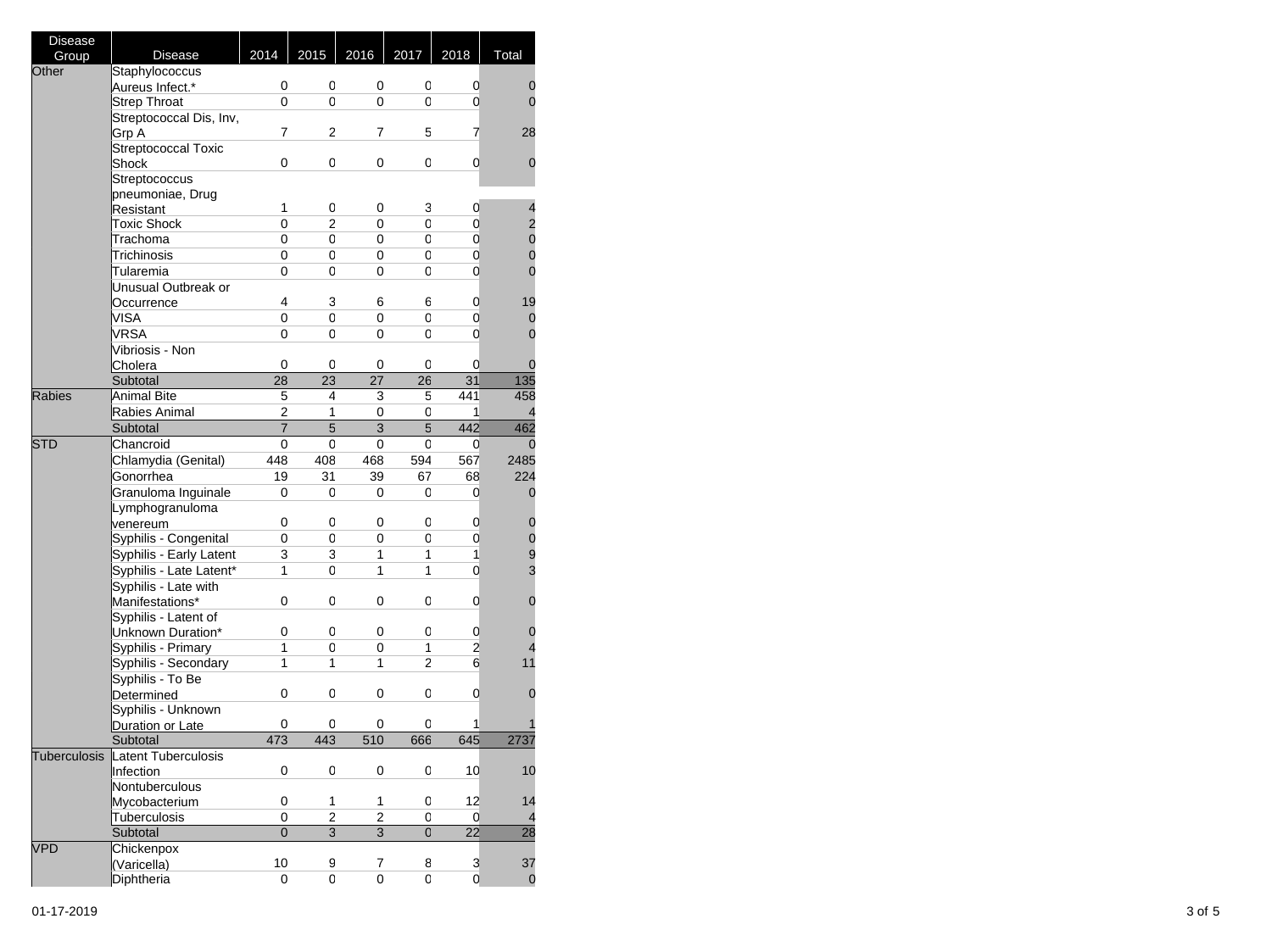| Disease                     |                         |                |                 |              |                |                |                                  |
|-----------------------------|-------------------------|----------------|-----------------|--------------|----------------|----------------|----------------------------------|
| Group                       | <b>Disease</b>          | 2014           | 2015            | 2016         | 2017           | 2018           | Total                            |
| <b>VPD</b>                  | H. influenzae Disease   |                |                 |              |                |                |                                  |
|                             | · Inv.                  | 5              | 2               | 4            | 6              | 2              | 19                               |
|                             | Measles                 | 0              | 0               | 0            | 0              | $\mathbf 0$    | 0                                |
|                             | Mumps                   | 0              | 0               | 0            | 0              | 1              | 1                                |
|                             | Pertussis               | 65             | 19              | 6            | 11             | 25             | 126                              |
|                             | Polio                   | 0              | 0               | 0            | 0              | 0              | 0                                |
|                             | Rubella                 | 0              | 0               | 0            | 0              | $\mathbf 0$    | $\overline{0}$                   |
|                             | Shingles                | 3              | 7               | 11           | 10             | 1              | 32                               |
|                             | Tetanus                 | 0              | 0               | 0            | 0              | 0              | 0                                |
|                             | VZ Infection,           |                |                 |              |                |                |                                  |
|                             | Unspecified             | 12             | 19              | 16           | 3              | 14             | 64                               |
|                             | Subtotal                | 95             | $\overline{56}$ | 44           | 38             | 46             | 279                              |
| Vectorborne                 | Babesiosis              | 0              | 0               | 0            | 0              | $\mathbf 0$    |                                  |
|                             |                         | 0              | 0               | 0            | 0              | $\mathbf 0$    | $\boldsymbol{0}$<br>$\mathbf{0}$ |
|                             | Chikungunya             |                |                 |              |                |                | $\mathbf{0}$                     |
|                             | Dengue Fever            | 0              | 0               | 0            | 0              | $\mathbf 0$    |                                  |
|                             | Ehrlichiosis*           | 0              | 0               | 0            | 0              | 0              | $\overline{0}$                   |
|                             | Ehrlichiosis,           |                |                 |              |                |                |                                  |
|                             | Anaplasma               |                |                 |              |                |                | $\overline{0}$                   |
|                             | phagocytophilum         | 0              | 0               | 0            | 0              | 0              |                                  |
|                             | Ehrlichiosis, Ehrlichia |                |                 |              |                |                |                                  |
|                             | chaffeensis             | 0              | 0               | 0            | 0              | 0              | 0                                |
|                             | Ehrlichiosis, Ehrlichia |                |                 |              |                |                |                                  |
|                             | ewingii                 | 0              | 0               | 0            | 0              | 0              | 0                                |
|                             | Ehrlichiosis, human     |                |                 |              |                |                |                                  |
|                             | granulocytic*           | 0              | 0               | 0            | 0              | 0              | 0                                |
|                             | Ehrlichiosis, human     |                |                 |              |                |                |                                  |
|                             | monocytic*              | 0              | 0               | 0            | 0              | 0              | 0                                |
|                             | Ehrlichiosis, human     |                |                 |              |                |                |                                  |
|                             | other/undetermined      | 0              | 0               | 0            | 0              | 0              | 0                                |
|                             | Ehrlichosis human,      |                |                 |              |                |                |                                  |
|                             | other, unsp*            | 0              | 0               | 0            | 0              | 0              | 0                                |
|                             | Encephalitis,           |                |                 |              |                |                |                                  |
|                             | California              | 0              | 0               | 0            | 0              | 0              | 0                                |
|                             | Encephalitis, Eastern   |                |                 |              |                |                |                                  |
|                             | Equine                  | 0              | 0               | 0            | 0              | 0              | 0                                |
|                             | Encephalitis,           |                |                 |              |                |                |                                  |
|                             | Powassan                | 0              | 0               | 0            | 0              | 0              | 0<br>$\overline{0}$              |
|                             | Encephalitis, St. Louis | 0              | 0               | 0            | 0              | 0              |                                  |
|                             | Encephalitis, Western   |                |                 |              |                |                |                                  |
|                             | Equine                  | 0              | 0               | 0            | 0              | 0              | $\mathbf 0$                      |
|                             | Lyme Disease            | 1              | 2               | 0            | $\overline{2}$ | $\mathbf 0$    | 5                                |
|                             | Malaria                 | 0              | 0               | 1            | 0              | 0              | $\overline{1}$                   |
|                             | Rickettsial Disease -   |                |                 |              |                |                |                                  |
|                             | <b>Spotted Fever</b>    | 0              | 0               | 0            | 1              | 0              | 1                                |
|                             | Rickettsial Disease -   |                |                 |              |                |                |                                  |
|                             | Typhus                  | 0              | 0               | 0            | 0              | 0              | $\mathbf 0$                      |
|                             | West Nile Virus         | 0              | 1               | 0            | 0              | 0              | $\overline{1}$                   |
|                             | Yellow Fever            | 0              | 0               | 0            | 0              | 0              | $\mathbf 0$                      |
|                             | Zika                    | 0              | 0               | 0            | 0              | $\mathbf 0$    | $\frac{0}{8}$                    |
|                             | Subtotal                | $\mathbf{1}$   | 3               | $\mathbf{1}$ | 3              | $\overline{0}$ |                                  |
| Viral Hepatitis Hepatitis A |                         | 2              | 4               | 3            | 9              | 6              | $\overline{24}$                  |
|                             | Hepatitis B, Acute      | $\overline{2}$ | 0               | 0            | 2              | $\overline{4}$ | 8                                |
|                             | Hepatitis B, Chronic    | 11             | 8               | 7            | 9              | 5              | 40                               |